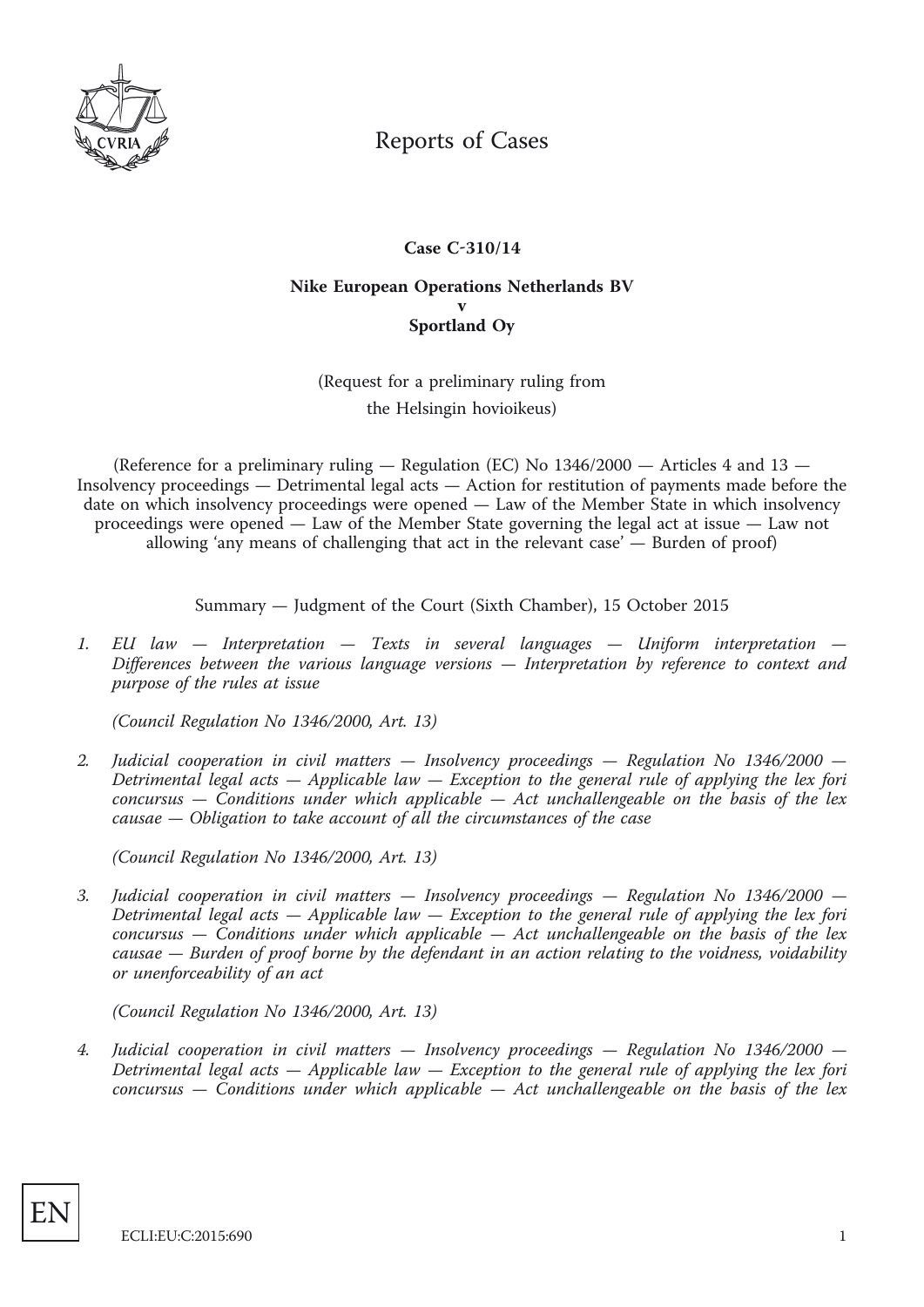*causae — Burden of proof governed by the regulation — Lack of detailed procedural rules — Application of national law — Condition — Respect for the principles of equivalence and effectiveness*

*(Council Regulation No 1346/2000, Art. 13)*

*5. Judicial cooperation in civil matters — Insolvency proceedings — Regulation No 1346/2000 — Detrimental legal acts — Applicable law — Exception to the general rule of applying the lex fori concursus — Conditions under which applicable — Act unchallengeable on the basis of the lex causae — Assessment to take account of the general provisions and principles of that law taken as a whole*

*(Council Regulation No 1346/2000, Art. 13)*

*6. Judicial cooperation in civil matters — Insolvency proceedings — Regulation No 1346/2000 — Detrimental legal acts — Applicable law — Exception to the general rule of applying the lex fori concursus — Conditions under which applicable — Act unchallengeable on the basis of the lex causae — Burden of proof borne by the defendant in an action relating to the voidness, voidability or unenforceability of an act — Shifting the burden of proof to the applicant only after the defendant has proved the unchallengeable character of the act at issue*

*(Council Regulation No 1346/2000, Art. 13)*

1. See the text of the decision.

(see para. 17)

2. Article 13 of Regulation No 1346/2000 on insolvency proceedings must be interpreted as meaning that, after taking account of all the circumstances of the case, the article applies provided that the act at issue cannot be challenged on the basis of the law governing that act (lex causae).

Article 13 of the regulation aims to protect the legitimate expectations of a person who has benefited from an act detrimental to all the creditors by providing that the act will continue to be governed, even after insolvency proceedings have been opened, by the law that was applicable at the date on which it was concluded, namely the lex causae. It is clear from that objective that the application of Article 13 of that regulation requires that all the circumstances of the case be taken into account. There cannot be legitimate expectations where, after insolvency proceedings have been opened, the validity of an act is to be assessed without regard being had to those circumstances whereas, where such proceedings are not opened, such circumstances would need to be taken into account.

Moreover, the obligation to interpret strictly the exception laid down in Article 13 of the regulation precludes a broad interpretation of the scope of that article which would allow a person who has benefited from an act detrimental to all the creditors to avoid the application of the lex fori concursus by relying solely, in a purely abstract manner, on the unchallengeable character of the act at issue on the basis of a provision of the lex causae.

(see paras 19-22, operative part 1)

3. For the purposes of the application of Article 13 of Regulation No 1346/2000 on insolvency proceedings and in the event that the defendant in an action relating to the voidness, voidability or unenforceability of an act relies on a provision of the law governing that act (lex causae) under which that act can be challenged only in the circumstances provided for in that provision, it is for the defendant to plead that those circumstances do not exist and to bear the burden of proof in that regard.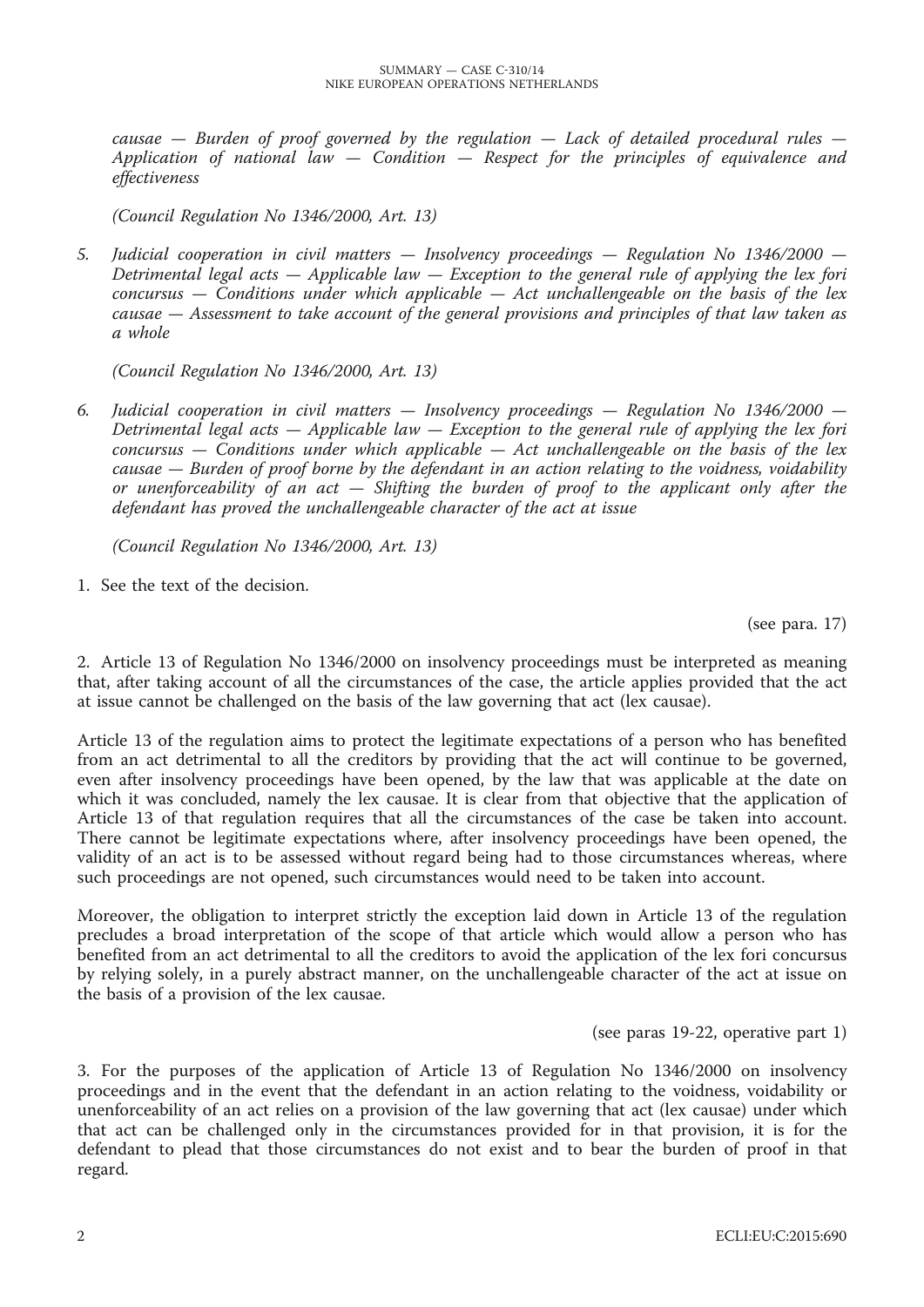It is apparent from the wording of Article 13 of the regulation that it is for the defendant in an action relating to the voidness, voidability or unenforceability of an act to provide proof, on the basis of the lex causae, that the act cannot be challenged. Furthermore, by providing that the defendant must provide proof that an act cannot be challenged by any means after taking account of all the circumstances of the case, Article 13 of the regulation also, at least implicitly, places the burden on the defendant to prove both the facts from which the conclusion can be drawn that the act is unchallengeable and the absence of any evidence that would militate against that conclusion.

(see paras 25, 31, operative part 2)

4. Although Article 13 of Regulation No 1346/2000 on insolvency proceedings expressly governs where the burden of proof lies, it does not contain any provisions on more specific procedural aspects. For instance, that article does not set out, inter alia, the ways in which evidence is to be elicited, what evidence is to be admissible before the appropriate national court, or the principles governing that court's assessment of the probative value of the evidence adduced before it.

In the absence of harmonisation of such rules under EU law, it is for the national legal order of each Member State to establish them in accordance with the principle of procedural autonomy provided, however, that those rules are not less favourable than those governing similar domestic situations (principle of equivalence) and that they do not make it excessively difficult or impossible in practice to exercise the rights conferred by EU law (principle of effectiveness).

That principle precludes, first, the application of national rules of procedure that would make reliance on Article 13 of Regulation No 1346/2000 impossible or excessively difficult by providing for rules which are too onerous, especially in connection with proof of the negative, namely that certain circumstances did not exist. Second, that principle precludes national rules of evidence that are not sufficiently rigorous, the application of which would, in fact, have the effect of shifting the burden of proof laid down in Article 13 of the regulation.

However, the mere difficulty of proving that circumstances exist in which the lex causae prevents the act at issue from being challenged or, where relevant, that circumstances laid down in the lex causae do not exist in which the act can be challenged, does not in itself impinge upon the principle of effectiveness but rather reflects the need to interpret that article strictly.

(see paras 27-30)

5. Article 13 of Regulation No 1346/2000 on insolvency proceedings must be interpreted as meaning that the expression 'does not allow any means of challenging that act …' applies, in addition to the insolvency rules of the law governing that act (lex causae), to the general provisions and principles of that law, taken as a whole.

Article 13 of the regulation aims to protect the legitimate expectations of a person who has benefited from an act detrimental to all the creditors, by providing that even after insolvency proceedings have been opened the act will continue to the governed by the lex causae. Moreover, the application of Article 13 in favour of such a person benefiting from a detrimental act requires that all the circumstances of the case be taken into account.

The aim of protecting legitimate expectations and the need for all the circumstances of the case to be taken into account require Article 13 of the regulation to be interpreted as meaning that a person benefiting from a detrimental act must prove that the act at issue cannot be challenged either on the basis of the insolvency provisions of the lex causae or on the basis of the lex causae, taken as a whole.